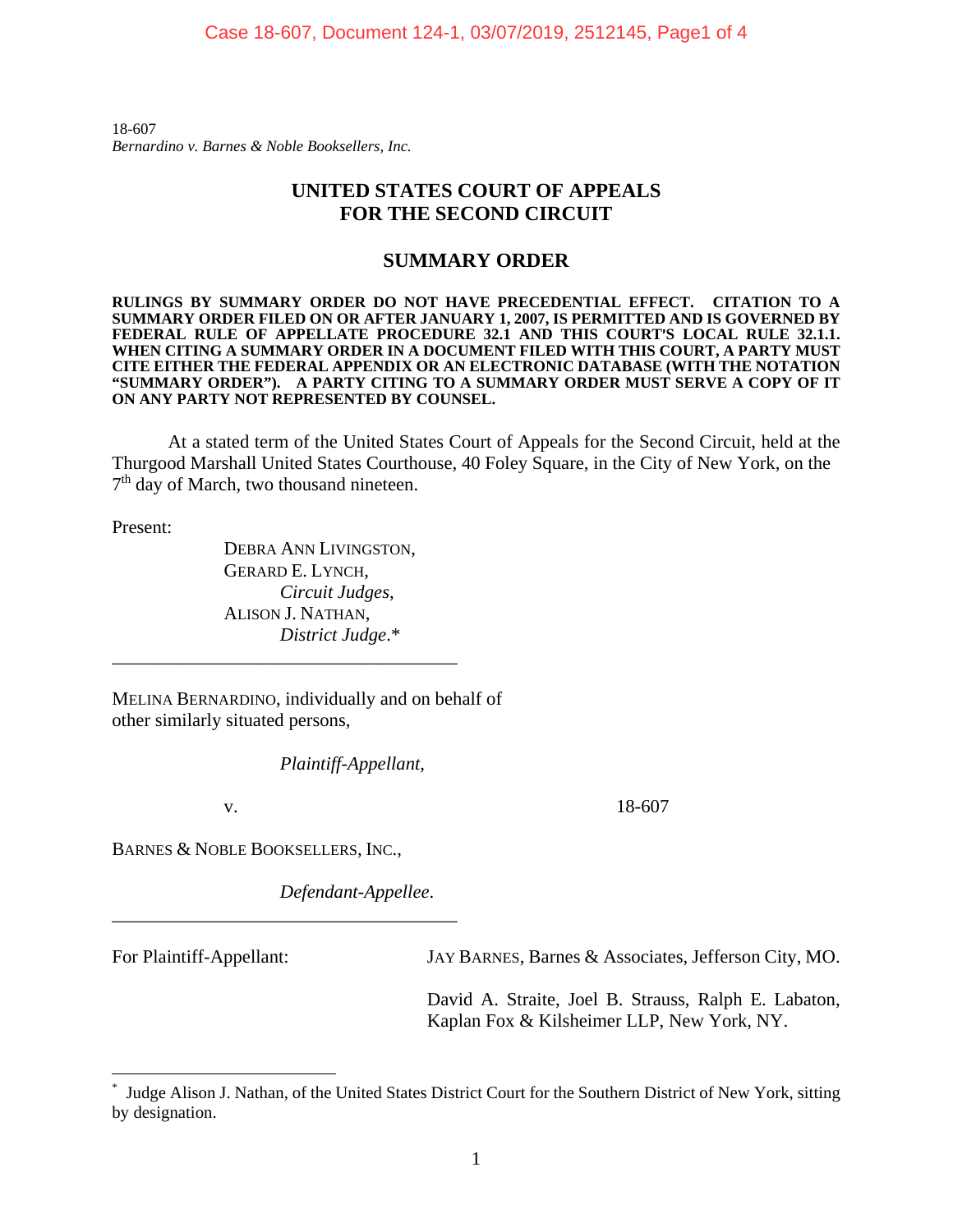Laurence D. King, Kaplan Fox & Kilsheimer LLP, San Francisco, CA.

 Barry R. Eichen, Evan J. Rosenberg, Eichen Crutchlow & Zaslow, LLP, Edison, NJ.

Marc Wites, Wites Law Firm, Lighthouse Point, FL.

For Defendant-Appellee: SANDRA C. GOLDSTEIN, P.C. (Stefan Atkinson, *on the brief*), Kirkland & Ellis LLP, New York, NY.

Appeal from a judgment of the U.S. District Court for the Southern District of New York (Kaplan, *J*.).

# **UPON DUE CONSIDERATION, IT IS HEREBY ORDERED, ADJUDGED, AND DECREED** that this appeal is DISMISSED for lack of jurisdiction.

Plaintiff-Appellant Melina Bernardino ("Bernardino") appeals from a January 31, 2018 order of the U.S. District Court for the Southern District of New York (Kaplan, *J*.), granting Defendant-Appellee Barnes & Noble Booksellers, Inc.'s ("B&N") motion to compel arbitration, denying as moot Bernardino's motion to strike, and directing the Clerk of Court to "close the case." SPA-3. We assume the parties' familiarity with the underlying facts, the procedural history of the case, and the issues on appeal.

Under the Federal Arbitration Act ("FAA"), "[a]n appeal may be taken from . . . a final decision with respect to an arbitration," 9 U.S.C. § 16(a)(3), but "an appeal may *not* be taken from an interlocutory order" granting a stay or compelling arbitration, *id.* §§ 16(b)(1), (3) (emphasis added). It is undisputed that the motion granted by the district court sought an "order compelling arbitration of [Bernardino's] claims against [B&N] and staying all proceedings." A-151; *see*  Appellant's Reply Br. at 3; Appellee's Br. at 2. It is that motion, located at District Court Docket No. 39, that was referenced in the district court's Memorandum and Order. *See* SPA-3 ("Defendant's motion to compel arbitration [DI 39] is granted."). Moreover, the magistrate judge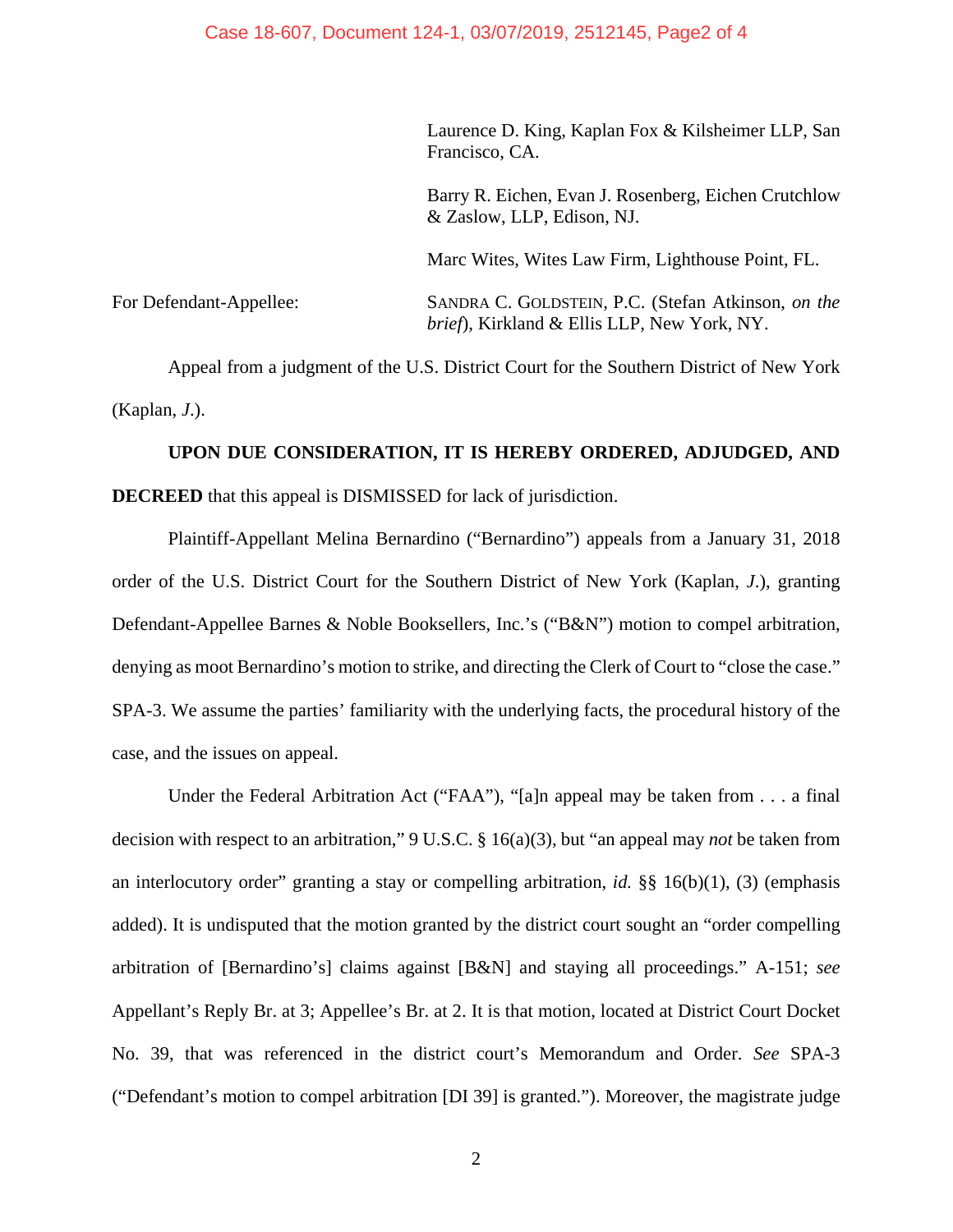#### Case 18-607, Document 124-1, 03/07/2019, 2512145, Page3 of 4

below issued a Report and Recommendation "respectfully recommend[ing]" that the district court "grant B&N's motion to compel arbitration and stay all proceedings." SPA-32. The district court accepted that recommendation. *See* SPA-3 (agreeing, in relevant part, "with the findings and conclusions" of the magistrate judge).

Despite this clear evidence that the district court entered only a stay of proceedings pending arbitration, Bernardino argues that the district court *actually* "entered judgment dismissing, rather than staying, the action," Appellant's Br. at 1, because the Memorandum and Order directed that "[t]he Clerk shall close the case," SPA-3. However, this Court has previously determined that there is "no jurisdictional significance to [a] docket entry marking [a] case as 'closed,' which we will assume was made for administrative or statistical convenience." *Filanto, S.p.A. v. Chilewich Int'l*   $Corp.$ , 984 F.2d 58, 61 (2d Cir. 1993).<sup>1</sup> Bernardino has cited no binding precedent to the contrary.<sup>2</sup> Nor do the entry of judgment on the docket or the attachment of "Right to Appeal" documents

<sup>&</sup>lt;sup>1</sup> Many other circuits concur with the proposition that "closing" a case in the arbitration context has no jurisdictional effect. *See, e.g.*, *Freeman v. Pittsburgh Glass Works, LLC*, 709 F.3d 240, 247 (3d Cir. 2013) (concluding that where district court ordered only that case "be marked CLOSED," but "never mentioned a dismissal," district court's order was not a final appealable decision); *Dees v. Billy*, 394 F.3d 1290, 1294 (9th Cir. 2005) (collecting cases and noting that "[a]lthough we have yet to address the jurisdictional effects of a district court order administratively closing a case, those circuits that have confronted the issue have unanimously echoed the Fifth Circuit's conclusion that an administrative closing has no jurisdictional effect. . . . We see no reason to depart from this substantial body of persuasive precedent. We therefore hold that a district court order staying judicial proceedings and compelling arbitration is not appealable even if accompanied by an administrative closing. An order administratively closing a case is a docket management tool that has no jurisdictional effect"); *Corion Corp v. Chen*, 964 F.2d 55, 56–57 (1st Cir. 1992) (determining that direction of district court "that the case be 'administratively closed' pending arbitration . . . [is not] equivalent to a final judgment of dismissal").

<sup>2</sup> Bernardino argues that this Court's decision in *Filanto* is no longer good law after the Supreme Court's decision in *Green Tree Fin. Corp.-Ala v. Randolph*, 521 U.S. 79 (2000). This is incorrect. It is true that *Filanto* relied on the "independent/embedded" analysis routinely applied by this Court prior to *Green Tree* and subsequently abrogated. *See Salim Oleochemicals v. M/V SHROPSHIRE*, 278 F.3d 90, 92–93 (2d Cir. 2002). However, our separate conclusion in *Filanto* that directing the clerk to close the case is not jurisdictionally equivalent to a dismissal, 984 F.2d at 61, was unaffected by *Green Tree* and remains good law.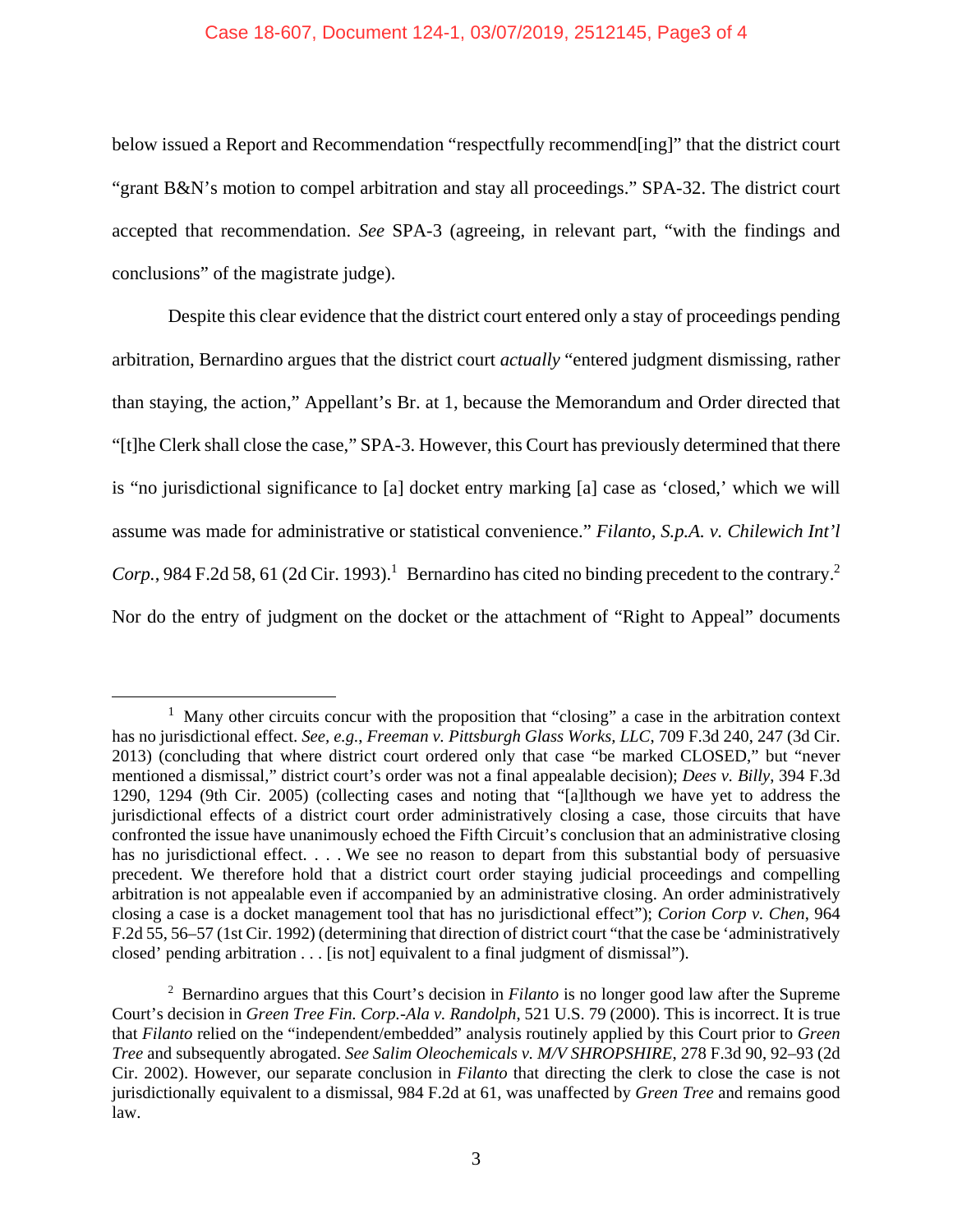#### Case 18-607, Document 124-1, 03/07/2019, 2512145, Page4 of 4

have any jurisdictional significance, as these were administrative actions taken by the Clerk of Court following the district court's direction that the case be closed. Furthermore, throughout the proceedings leading up to its Memorandum and Order, the district court repeatedly made clear that it interpreted B&N's motion as a motion to *stay* all proceedings pending arbitration. *See, e.g.*, A-56 ("Look, my experience is that typically when a defendant is sued on a claim which the defendant asserts is subject to arbitration, the defendant moves to stay the proceeding pending arbitration  $\dots$  "); A-56 ("So what we're really talking about is a motion to stay the case  $\dots$ pending arbitration on the ground that the dispute tendered by the plaintiff to the Court is arbitrable and that's it."); A-63 (making a handwritten note on the parties' proposed briefing schedule that "the anticipated motion will be one to stay the action pending the outcome of arbitration. On that basis, the proposed schedule is approved on consent"). The district court's understanding was correct. As we have held, a district court is required to enter a stay when a party has so requested and "all claims have been referred to arbitration." *Katz v. Cellco P'ship*, 794 F.3d 341, 345 (2d Cir. 2015).

For these reasons, we conclude that the district court's order was an interlocutory order rather than a final decision and is not appealable under the FAA.

\* \* \*

We have considered Bernardino's remaining jurisdictional arguments and find them to be without merit. Accordingly, we DISMISS the appeal for lack of jurisdiction.

> FOR THE COURT: Catherine O'Hagan Wolfe, Clerk

SECOND ) paul DOGE Catherin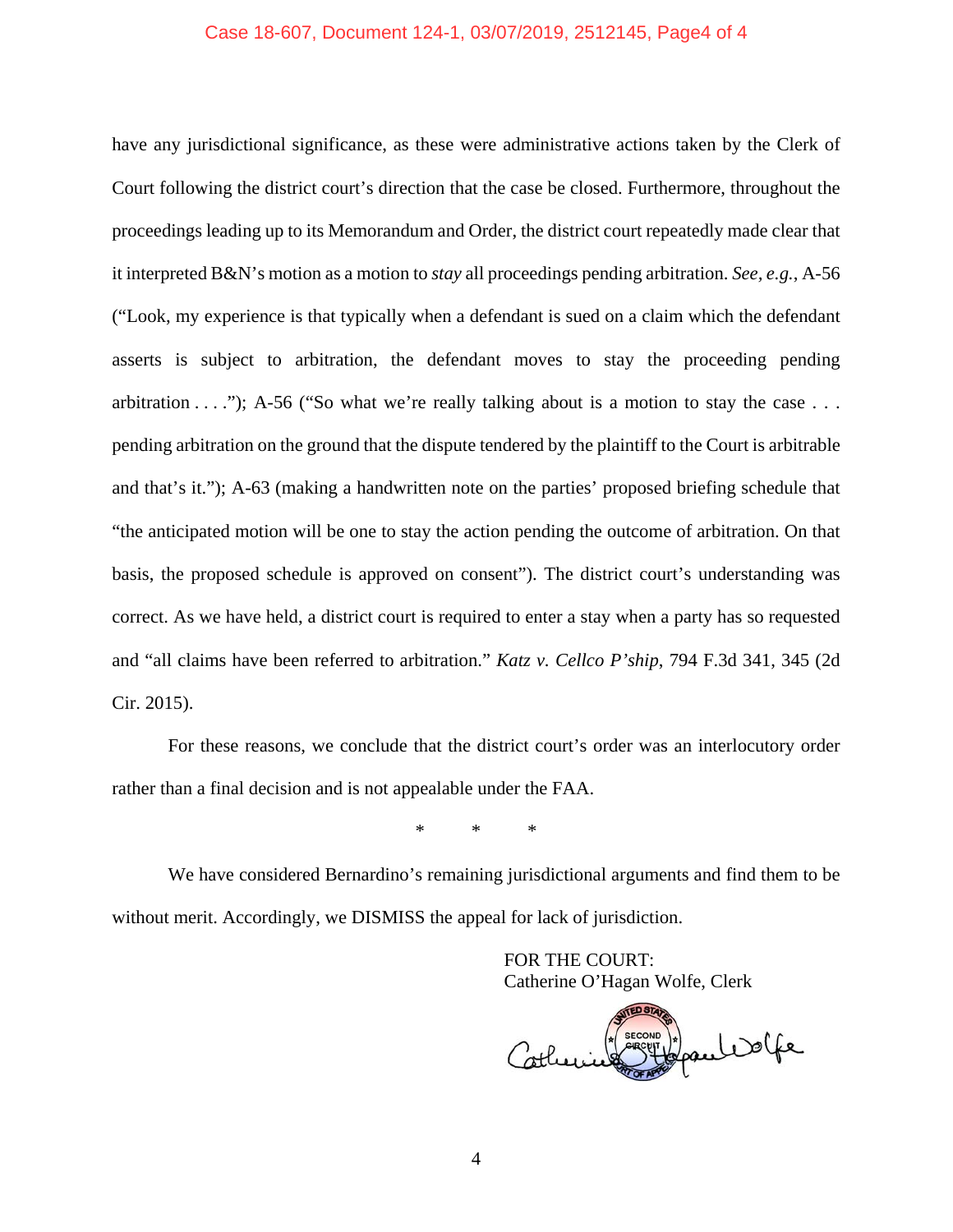### **United States Court of Appeals for the Second Circuit Thurgood Marshall U.S. Courthouse 40 Foley Square New York, NY 10007**

#### **ROBERT A. KATZMANN CHIEF JUDGE**

Date: March 07, 2019 Docket #: 18-607cv Short Title: Bernardino v. Barnes & Noble Booksellers, In

#### **CATHERINE O'HAGAN WOLFE CLERK OF COURT**

DC Docket #: 17-cv-4570 DC Court: SDNY (NEW YORK CITY) DC Judge: Kaplan DC Judge: Parker

# **BILL OF COSTS INSTRUCTIONS**

The requirements for filing a bill of costs are set forth in FRAP 39. A form for filing a bill of costs is on the Court's website.

The bill of costs must:

- \* be filed within 14 days after the entry of judgment;
- \* be verified;
- \* be served on all adversaries;
- \* not include charges for postage, delivery, service, overtime and the filers edits;
- \* identify the number of copies which comprise the printer's unit;
- \* include the printer's bills, which must state the minimum charge per printer's unit for a page, a cover, foot lines by the line, and an index and table of cases by the page;
- \* state only the number of necessary copies inserted in enclosed form;

\* state actual costs at rates not higher than those generally charged for printing services in New York, New York; excessive charges are subject to reduction;

\* be filed via CM/ECF or if counsel is exempted with the original and two copies.